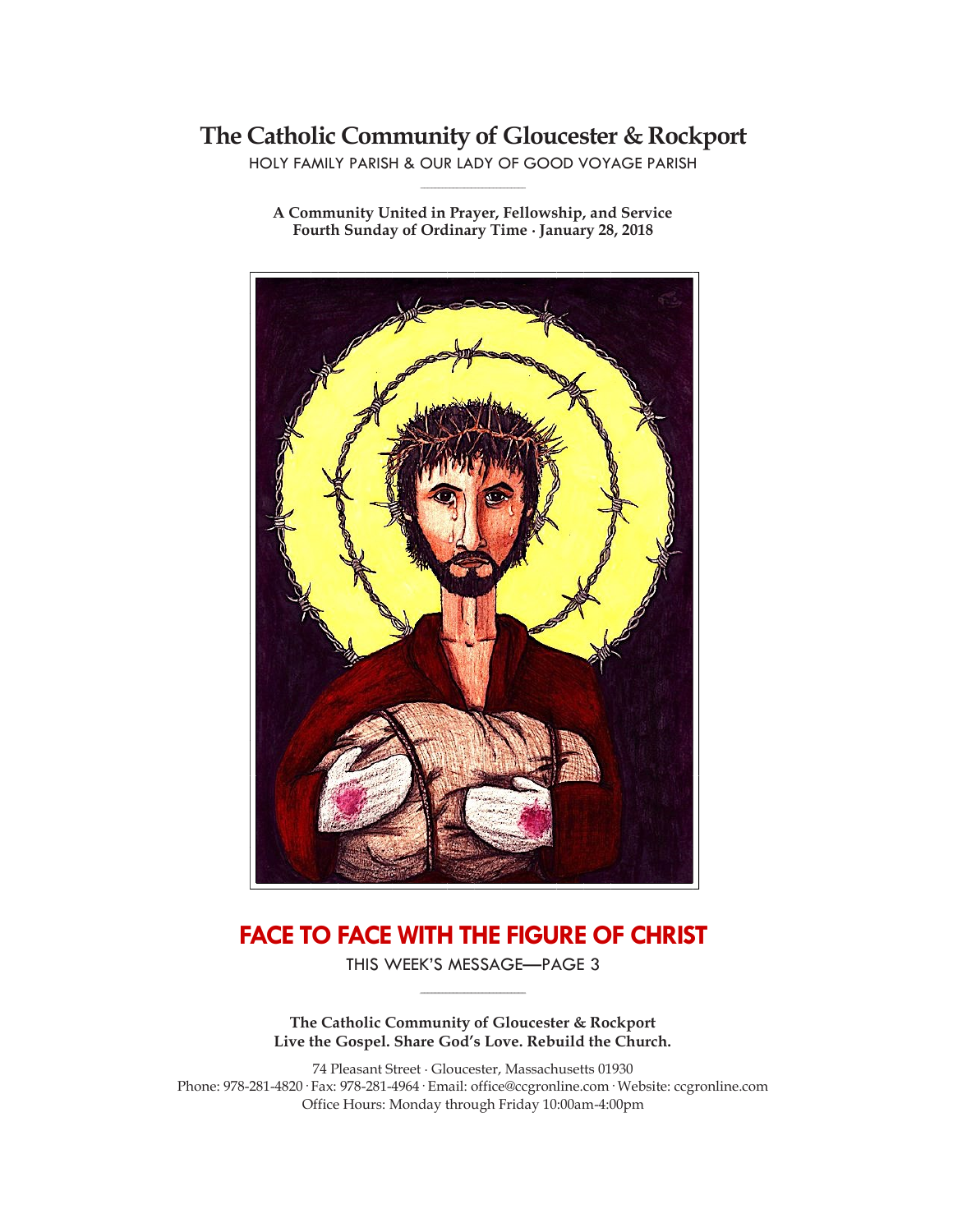## **ADULT FAITH FORMATION \_\_\_\_\_\_\_\_\_\_\_\_\_\_\_\_\_\_\_\_\_**



# **A Simple Life-Changing Prayer**

### A BOOK STUDY & FAITH SHARING PROGRAM FOR ADULTS BEGINS THURSDAY, FEBRUARY 15TH AT 7:00PM

The winter season is a great time to curl up with a warm drink and a good book. It is also a great time to refresh and renew our spiritual lives. This year, as part of the Catholic Community of Gloucester & Rockport's "Year for Vocations", Father Jim and Cliff Garvey will offer a series of adult faith formation programs designed to help us pray about, discern, and respond to God's plan for our lives.

We will begin with "The Winter Read", a four-week book study and faith sharing program during which participants will read and share their reactions to Jim Manney's book: "A Simple Life-Changing Prayer: Discovering the Power of Saint Ignatius of Loyola's Examen." This compelling little book about a 500 year old way of prayer will introduce us to a time-tested method of discerning God's presence in our lives. In short, it will introduce us to a potentially life-changing process of recognizing and responding to our individual vocations, regardless of our age, gender, or life experience.

All adult parishioners are invited to join us for this special program which will run on four consecutive Thursdays: February 15th, February 22nd, March 1st, and March 8th in Our Lady of Good Voyage Church. Each week, participants will be asked to read approximately 35 pages from the book. Each session will begin at 7:00pm with Evening Prayer from the Liturgy of the Hours. After this period of shared prayer, Cliff will briefly introduce the reading for the week, followed by open discussion, questions, and faith sharing. Our gatherings will conclude at 8:30pm with Night Prayer.

Books will be provided. A donation of \$25.00 per person is requested from those who can afford it, along with a sincere commitment to read the book and come prepared to ask questions, share their faith, and offer insights about Saint Ignatius of Loyola's Examen Prayer. If you are interested in joining us for this special adult faith formation program, please contact Cliff at 978-281-4820 or cgarvey@ccgronline.com. All are invited! All are welcome!

# SAVE THE DATES! **LENT MISSION & RETREAT**

Wednesday, March 21st—Friday, March 23rd at 7:00pm Learn more: ccgronline.com/formation!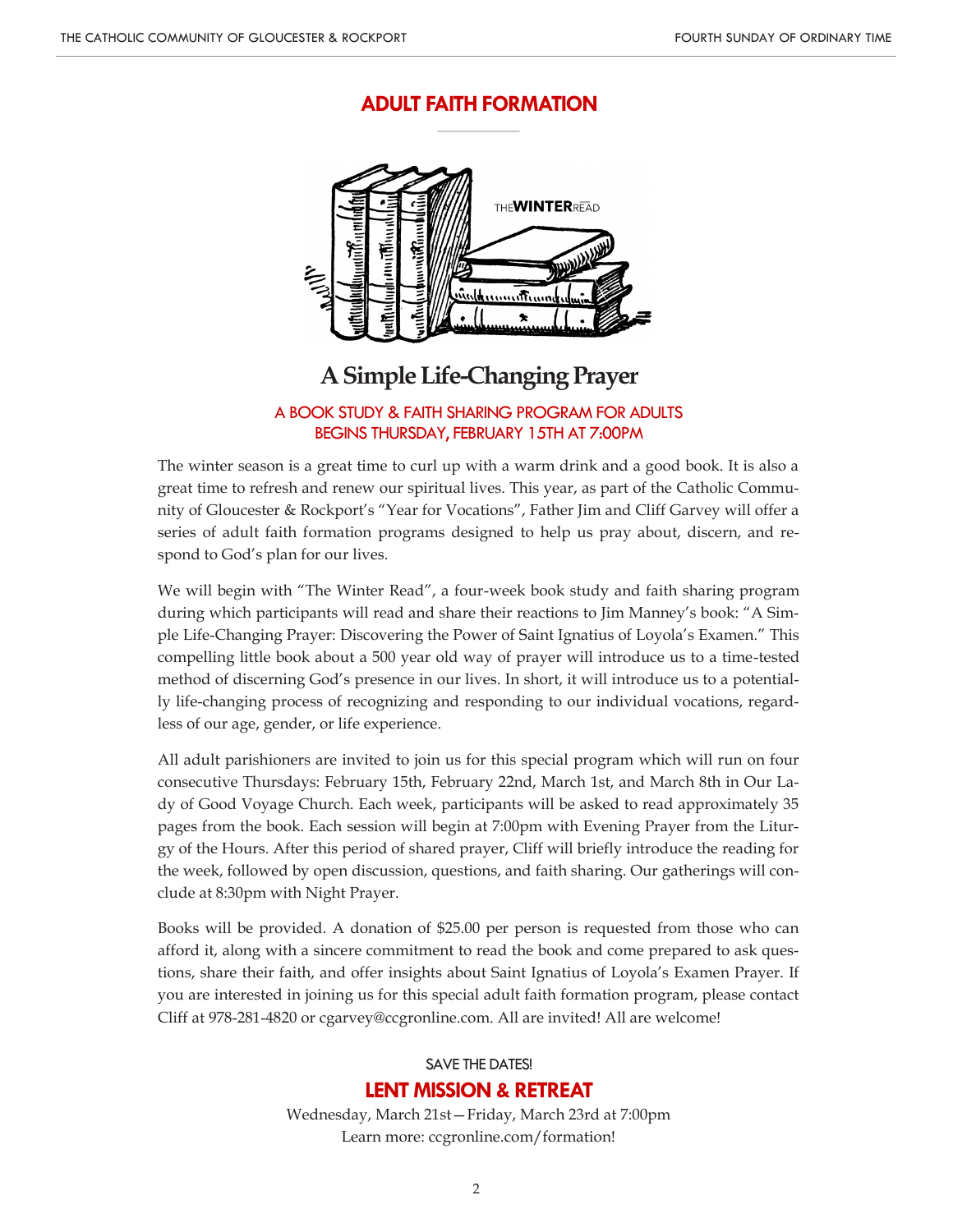## **THIS WEEK'S MESSAGE \_\_\_\_\_\_\_\_\_\_\_\_\_\_\_\_\_\_\_\_\_**

# **Face to Face with the Figure of Christ**

*By Cliff Garvey*

Before beginning my work for the Church, politics was my passion. I volunteered on political campaigns in high school. I studied politics in college and graduate school. I worked for two United States Senators. I worked as a political consultant. And for more than a decade, I taught political science at a local university. This experience tells me that what we are hearing nowadays from many of our political leaders is tainted with bigotry and racism. For the first time in my life, I fear for our brothers and sisters who are immigrants or refugees, disabled or sick, gay or transgendered. For the first time in my life, I am actually afraid for those who seem, sound, or somehow look "different."

As Catholics, how are we called to think about the bigotry that has risen to the top of our country's political culture? The Catechism of the Catholic Church states: "Every form of social or cultural discrimination in fundamental personal rights on the grounds of sex, race, color, social conditions, language, or religion must be curbed and eradicated as incompatible with God's design (CCC 1935)." And the United States Conference of Catholic Bishops (USCCB) states: "Racism is an evil...Racism is a sin...New forms of racism must be brought face-to-face with the figure of Christ." The teachings of the Catholic Church are clear about racism in all of its ugly forms.

As Catholics, how then are we called to respond to racism? In 1979, our bishops published a pastoral letter that declared: "Let the church proclaim to all that the sin of racism defies the image of God and degrades the sacred dignity of humankind which has been revealed by the mystery of the Incarnation. Let all know that it is a terrible sin that mocks the Cross of Christ and ridicules the Incarnation. For the brother and sister of our brother Jesus Christ are brother and sister to us." Then the bishops went even further. They boldly declared: "Let the church speak out, not only in the assemblies of the bishops, but in every diocese and parish in the land, in every chapel and religious house, in every school, in every social service agency, and in every institution that bears the name Catholic."

Despite these strong words, an eerie silence emanates from many chanceries and pulpits. Although Father Jim preached last weekend against the rising tide of racism, many bishops and pastors seem reluctant to confront racism with the "figure of Christ." Last week, an article in "America" magazine reported that while our bishops have broadened the scope of their public comments about political issues, there is widespread agreement that they should be more outspoken about immigration, social justice, and especially racism. Just last weekend, for example, some Catholic leaders publicly criticized Pope Francis, but those same leaders seem reluctant to openly criticize politicians for comments that are insensitive, uncharitable, or even outright racist. Why is that? Fear? Finances? Partisanship?

In the end, this is not about politics; and anyone who knows me knows that this is not about favoring one political party over another. It is instead about standing for what is right and rejecting what is wrong. It is about who we are and who we should be as a community of disciples. It is about treating the least among us as we wish to be treated. It is about accepting the reality that we cannot possibly love God if we do not love our neighbor, whether that neighbor is black, brown, or white; rich or poor; gay or straight; Christian or non-Christian; legal or illegal. We are all God's children!

In this spirit, let us confront bigotry, racism, and injustice with the "figure of Christ" made manifest in all of our thoughts, words, and deeds. Let us pray for the purveyors of racism so that their hearts and minds might be moved by God's grace to truly love and serve the poorest among us. Let us pray for the victims of racism so that their lives might be brightened by those who live by the light of Christ. Let us pray for each other so that we might find the courage to practice the Golden Rule in our homes, communities, and workplaces. Finally, let us pray for our bishops so that they might rediscover their prophetic voices and cry out again and again: "Racism is an evil! Racism is a sin! New forms of racism must be brought face-to-face with the figure of Christ!" For more information about the Catholic Church's teaching about racism, please click the link at ccgronline.com.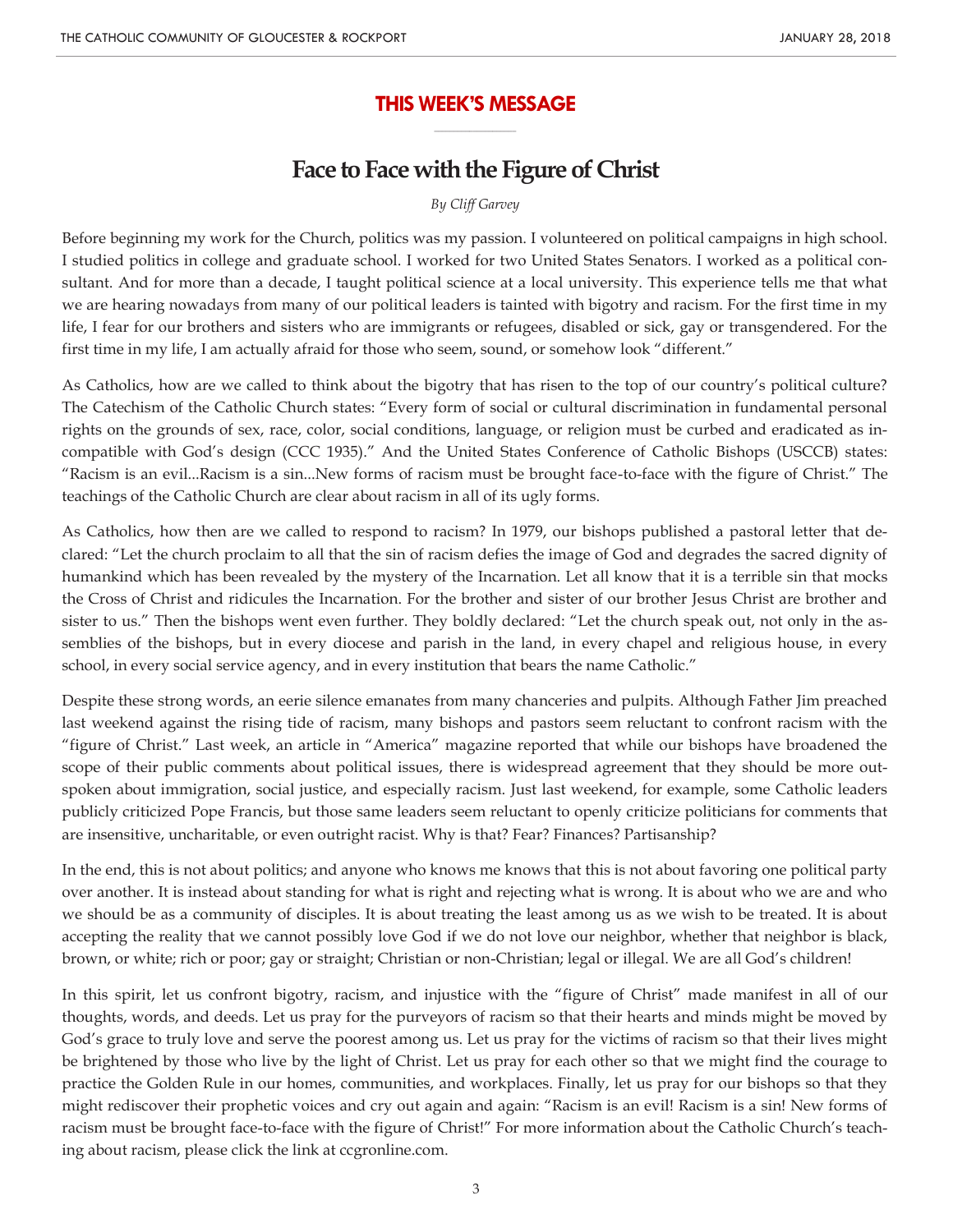#### **PRAYER, FELLOWSHIP, AND SERVICE \_\_\_\_\_\_\_\_\_\_\_\_\_\_\_\_\_\_\_\_**

## **YOUTH FAITH FORMATION GATHERING FOR NEW ALTAR SERVERS Thursday, February 1st at 6:00pm**

Father Jim is full of energy, but as the only full-time priest assigned to the Catholic Community of Gloucester & Rockport, he needs our help! For this reason, he hopes to create a team of youth altar servers to assist him at Mass. All young disciples (ages 8 through 17) are invited to participate on a weekly or monthly basis. Training will begin on Thursday, February 1st at 6:00pm in Our Lady of Good Voyage Church.

Being an altar server is a great way to make new friends, grow in discipleship, and learn about the teachings and traditions of the Catholic Church. Parents and grandparents are welcome to serve, too! For more information, please see Father Jim before or after Mass; or contact him at 978-281-4820 or frjim@ccgronline.com. Please join us! All are invited! All are welcome!

## **HOLY FAMILY PARISH HOLY FAMILY WOMEN'S GUILD Tuesday, February 6th at 6:30pm**

Established in 2005, the Holy Family Women's Guild brings together women of all ages and backgrounds in prayer, fellowship, and service to our parish and community. Throughout the year, the Holy Family Women's Guild hosts many fundraising events and social gatherings, including seasonal bake sales, the Strawberry Festival, and the Christmas Fair.

The Guild's next meeting is scheduled for Tuesday, February 6th at 6:30pm in Saint Ann Church Hall. Our special guest will be Suzanne McCalla, who will show us the basics for a beginner quilter. All parishioners, friends, and guests of the Catholic Community of Gloucester & Rockport are invited to join us for this event. Refreshments will be served. For more information about the Women's Guild and its good work in our parish, please contact Lydia Bertolino at lbertolino4@msn.com or 978-281-4820. Please join us! All are welcome!

### **PASTOR'S NOTE WINTER WEATHER CANCELLATIONS**

For the latest information about weather related cancellations during the winter months in the Catholic Community of Gloucester & Rockport, please visit our website at ccgronline.com. All parishioners are reminded that if the public schools are closed due to inclement weather, then our weekday Mass and all adult and youth faith formation programs will be canceled, too. Peace and blessings to all for a safe winter season! — Father Jim

#### **YEAR FOR VOCATIONS \_\_\_\_\_\_\_\_\_\_\_\_\_\_\_\_\_\_\_\_**

### **VOCATION FRIDAYS A MONTHLY VIGIL OF PRAYER Friday, February 2nd· Begins at 12:00pm**

As Catholic Christians, we believe that God calls us to live as faithful disciples. But in what form of life are we called to live our discipleship? What is your calling? What is our vocation? These questions can sometimes take a lifetime to answer. But with hearts open to prayer and discernment, God can help us to find our way in the world. Each and every one of us (regardless of age or gender) can discover, rediscover, and respond to God's plan for our lives.

This year, the Catholic Community of Gloucester & Rockport is celebrating a "Year for Vocations", a time for us to pray and reflect on who God calls us to be and what God calls us to do with the one life that we are blessed to live on this earth. In this spirit, we will gather on Friday, February 2nd from 12:00pm until 6:00pm for "Vocation Friday" in Our Lady of Good Voyage Church.

Our vigil will begin at 12:00pm with Exposition of the Blessed Sacrament and Daytime Prayer from the Liturgy of the Hours. At 3:00pm, we will pray a Rosary for an increase in vocations to the priesthood. And we will conclude at 5:45pm with Evening Prayer and Benediction of the Blessed Sacrament. These "Vocation Fridays" also will be held on the First Friday of every month: March 2nd, April 6th, May 4th, June 1st, July 6th, August 3rd, September 7th, October 5th, November 2nd, and December 7th.

Our hope is that all parishioners and their families will be able to join us for at least one of these special afternoons of prayer, discernment, and devotion at some point during the "Year for Vocations." If you are not able to join us this month, please pray with us this powerful "Prayer for Guidance" by Saint Francis of Assisi:

> Most High and Glorious God, bring light to the darkness of my heart. Give me right faith, certain hope, and perfect charity. O Lord, give me insight and wisdom, so that I might always discern your holy and true will. Amen.

Throughout this "Year for Vocations", our prayer is that each of us, in our own way, will learn to pray, discern, and respond to God's call with faith, hope, and love in our hearts. For more information, please contact Father Jim at frjim@ccgronline.com or 978-281-4820; or check out our new vocations page at ccgronline.com/vocations. Please join us! All are invited! All are welcome!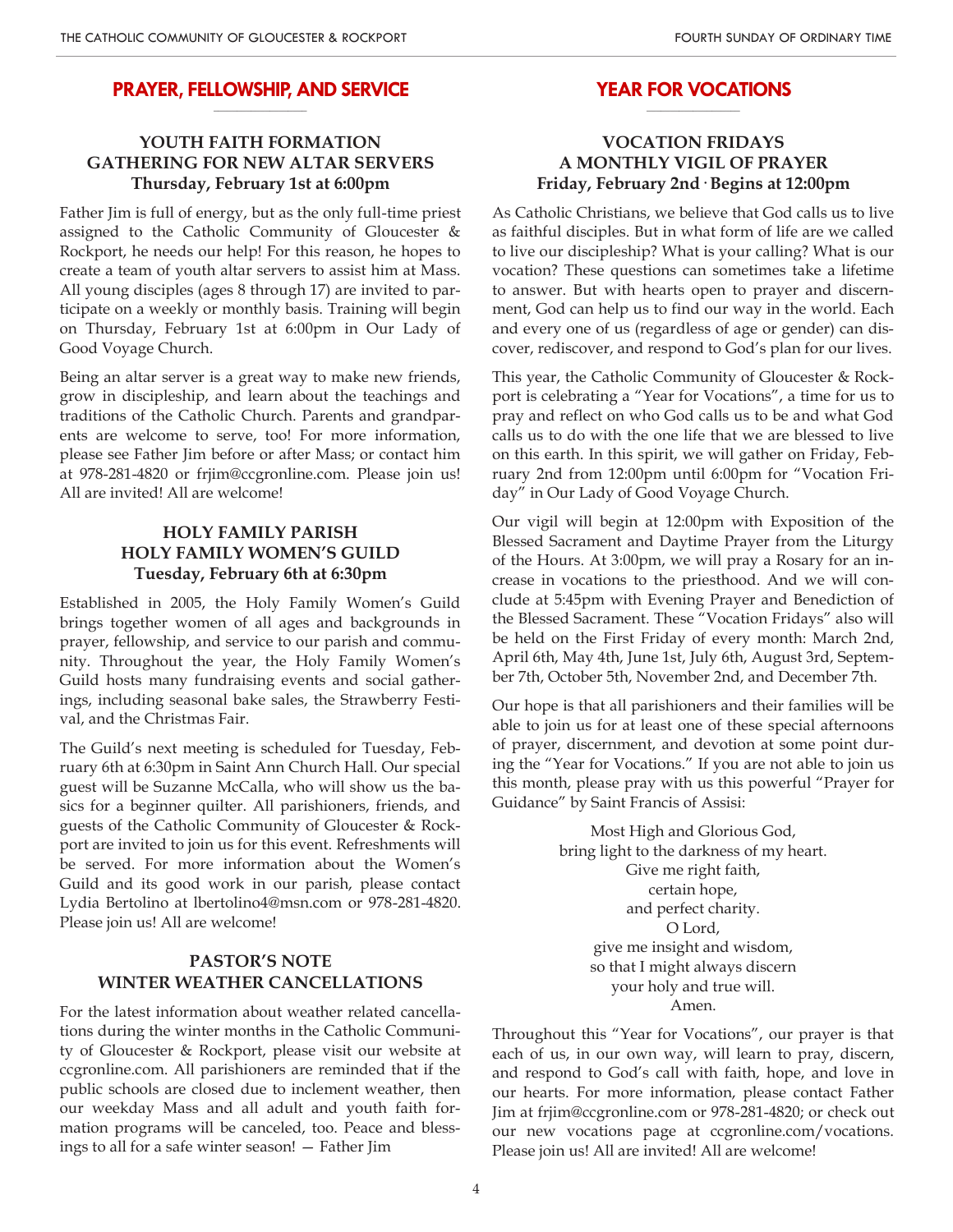#### **PRAYER, FELLOWSHIP, AND SERVICE \_\_\_\_\_\_\_\_\_\_\_\_\_\_\_\_\_\_\_\_**

## **FEAST OF SAINT BLAISE THE BLESSING OF THROATS Saturday, February 3rd at 8:00am Mass**

On Saturday, February 3rd, all parishioners, friends, and guests of the Catholic Community of Gloucester & Rockport are invited to join us in celebrating the Feast of Saint Blaise, Bishop & Martyr. Little is known about Saint Blaise except that he lived during the fourth century and served as Bishop of Silvas (Turkey). During the Roman persecution of Christian believers, he was martyred for refusing to deny his faith in the Risen Christ.

Tradition holds that as Blaise was being arrested, a mother approached him with her young son who had a fish bone lodged in his throat. At Blaise's command, the child coughed up the bone and was healed. For more than one thousand years, he has been venerated as the patron saint of those suffering from illnesses of the throat.

Here in the Catholic Community of Gloucester & Rockport, we will celebrate the traditional Blessing of Throats on Saturday, February 3rd, the Feast of Saint Blaise, during the celebration of Mass at 8:00am in Our Lady of Good Voyage Church. Please join us! All are invited! All are welcome! And through the intercession of Saint Blaise, may God deliver us from every disease of the throat and from all other illnesses! Saint Blaise, Bishop & Martyr, pray for us!

## **OUR LADY OF GOOD VOYAGE PARISH OUR LADY'S GUILD Monday, February 5th at 6:30pm**

Since 1944, Our Lady's Guild has worked to build community among women of all ages in Our Lady of Good Voyage Parish through prayer, good works, social activities, and fundraising events. Our next meeting is scheduled for Monday, February 5th at 6:30pm in Our Lady's Hall. After our business meeting, we will hold a silent auction. All members are reminded to bring their food and auction donations.

All Guild members are reminded that February is "Cakeless Cake Sale Month." Donations can be brought to the upcoming meeting or mailed to Jean Madruga. Andrea Bouchie and Linda Galvin will serve as cochairwomen of this month's meeting. For more information about Our Lady's Guild and its good work in our parish, please contact Beth Fosberry at jcbf33@yahoo.com or leave a message at 978-281-4820. New members are always welcome! So, please be sure to join us!

#### **MORE NEWS & INFORMATION**

Join us: ccgronline.com!



**CALLING YOUNG DISCIPLES \_\_\_\_\_\_\_\_\_\_\_\_\_\_\_\_\_\_\_\_**

## **CATHOLIC KIDS CAMP JESUS, LENT & ME Begins Tuesday, February 20th at 8:00am**

The Catholic Community of Gloucester & Rockport is pleased to announce that all children (ages 5 through 11) are invited to participate in our next Catholic Kids Camp: "Jesus, Lent & Me" from Tuesday, February 20th through Friday, February 23rd from 8:00am until 12:00pm at Our Lady of Good Voyage Church. During this exciting week of prayer, fun, and fellowship, children will learn about the Holy Season of Lent and the Lord's Resurrection on Easter Sunday through active and engaged participation in games, music, skits, and craft projects. Here's our schedule for the week:

> Day I: Tuesday, February 20th Our Lenten Journey

Day II: Wednesday, February 21st Praying with Jesus

Day III: Tuesday, February 22nd Fasting with Jesus

Day IV: Friday, February 23rd Almsgiving with Jesus

Each day of our Catholic Kids Camp will begin with Mass at 8:00am in Our Lady of Good Voyage Church. All parents, grandparents, and guardians are encouraged to join us! After Mass, Betsy Works and a team of volunteers will lead the children to Our Lady's School for a faith-filled and fun-filled morning of activities, learning, and good times with friends both old and new. Catholic Kids Camp is an exciting and educational program that your children and grandchildren will love!

The tuition for this innovative youth faith formation program during the winter school vacation is just \$25 per child for the entire week! Scholarships are available for those families that cannot afford tuition. Also, adults and older children (ages 12 and up) are welcome to join us as volunteers and will be much appreciated! Registration forms are available at ccgronline.com/formation. For more information about our next Catholic Kids Camp, please contact Betsy Works at bworks@ccgronline.com or 978-281-4820. All are invited! All are welcome!